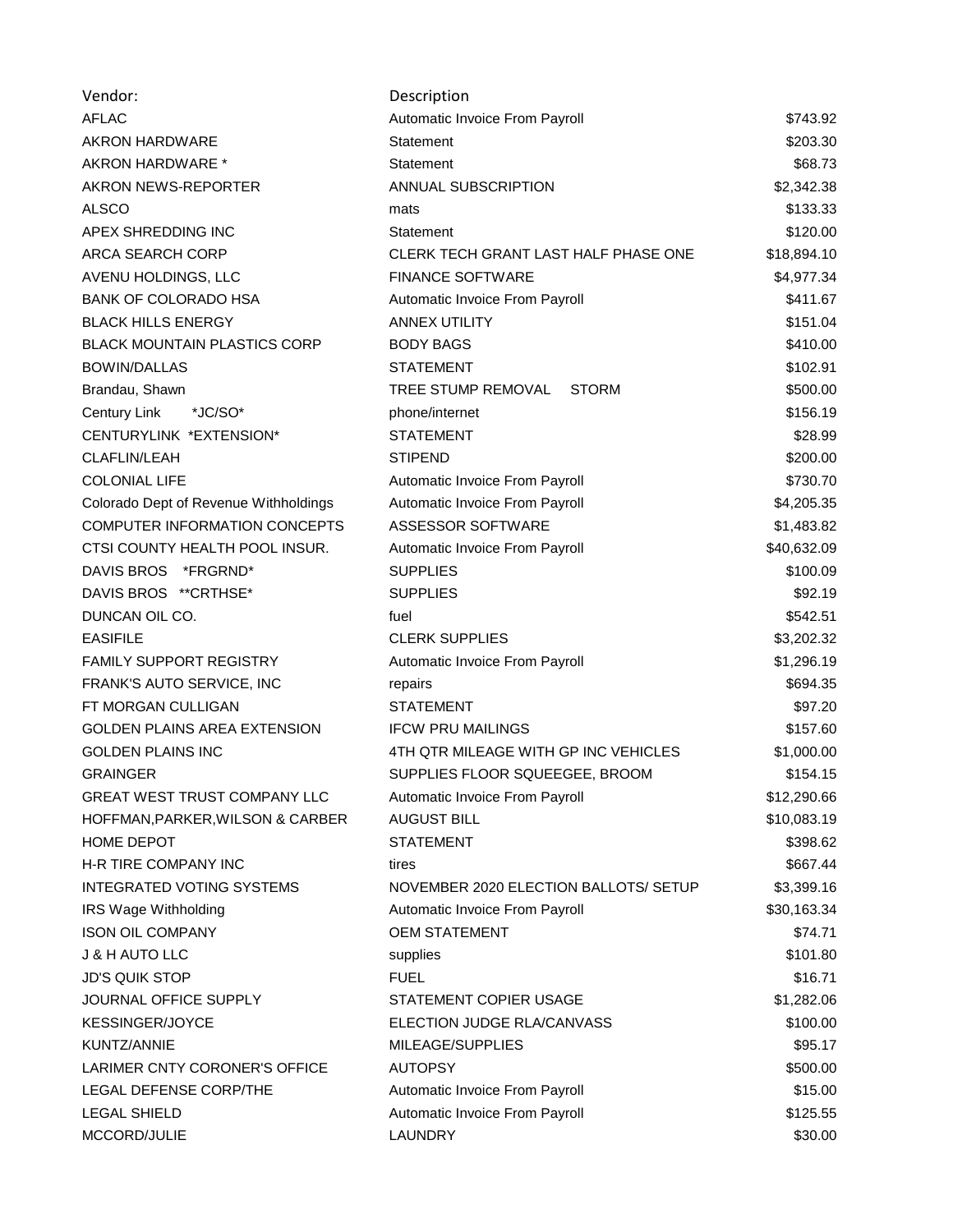| MIKES PEST CONTROL LLC                | PEST CONTROL                           | \$90.00      |
|---------------------------------------|----------------------------------------|--------------|
| NE COLO BOOKMOBILE SERVICES           | 3RD QTR                                | \$5,635.00   |
| ODELL SUPERS *MAINT*                  | <b>MAINT STATEMENT</b>                 | \$10.35      |
| OFFICE DEPOT<br>-S-O                  | supplies                               | \$159.49     |
| OFFICE OF THE DIST ATTORNEY *         | NOVEMBER 2020                          | \$9,183.92   |
| <b>OTIS TELEGRAPH</b>                 | SEPTEMBER 2020 PROCEEDINGS 10/14       | \$237.60     |
| PATTERSON/J COLLIN                    | <b>STIPEND</b>                         | \$400.00     |
| PETERSON, MISTY                       | MILEAGE 302 MILES                      | \$146.47     |
| QUILL, CORP                           | <b>INVOICE</b>                         | \$283.96     |
| RYANS COMPUTER DESIGN                 | statement                              | \$618.75     |
| <b>SHOWERS OF FLOWERS</b>             | <b>SUPPLIES</b>                        | \$60.00      |
| SPECIALIZED PATHOLOGY, PC             | <b>AUTOPSY</b>                         | \$2,425.00   |
| THARP ENTERPRISE INC.                 | <b>COURTHOUSE STATEMENT</b>            | \$9.14       |
| THARP ENTERPRISE, INC *SO-JC*         | statement                              | \$57.04      |
| THYSSENKRUPP ELEVATOR CORP.           | <b>ANNUAL SERVICE</b>                  | \$1,410.47   |
| <b>TOWN OF AKRON</b>                  | <b>EVENT CENTER</b>                    | \$592.36     |
| UNITED REPROGRAPHIC SUPPLY INC        | <b>CLERK PLAT COPIER</b>               | \$64.25      |
| VALUE WEST INC                        | CONTRACT REAPPRAISAL SERVICES          | \$5,700.00   |
| <b>VIAERO WIRELESS</b>                | Statement                              | \$1,822.13   |
| <b>VISA</b>                           | <b>CLERK STATEMENT</b>                 | \$1,458.96   |
| <b>VISA</b>                           | statement                              | \$956.74     |
| <b>VISA</b>                           | statement                              | \$101.70     |
| <b>VISA</b>                           | <b>STATEMENT</b>                       | \$2,228.32   |
| <b>VISA</b>                           | <b>STATEMENT</b>                       | \$268.42     |
| WASHINGTON COUNTY JUSTICE CNTR        | MONTHLY COURT MAINT AND INMATE HOUSING | \$27,576.24  |
| WASHINGTON-YUMA COMBINED COMM.        | NOVEMBER 2020                          | \$18,750.00  |
| <b>WELLS/DIANE</b>                    | ELECTION JUDGE RLA/CANVASS             | \$100.00     |
| <b>WEX BANK</b><br>$^*S/O^*$          | fuel                                   | \$1,631.75   |
| WILKERSON, IV, M.D./JAMES A           | <b>AUTOPSY</b>                         | \$1,250.00   |
| Y-W ELECTRIC ASSOCIATION, INC         | <b>STATEMENT</b>                       | \$3,599.32   |
| 21ST CENTURY EQUIPMENT LLC            | <b>STATEMENT</b>                       | \$1,714.54   |
| 4 RIVERS EQUIPMENT LLC                | 2021 JOHN DEERE W/ LIFT GROUP & RIPPER | \$350,330.00 |
| <b>AFLAC</b>                          | aflac payable                          | \$1,274.50   |
| ANDREWS WELDING & STEEL               | Statement                              | \$146.42     |
| <b>ANTON COOP</b>                     | <b>STATEMENT</b>                       | \$22,532.28  |
| <b>BANK OF COLORADO HSA</b>           | Automatic Invoice From Payroll         | \$300.00     |
| <b>BLACK HILLS ENERGY</b>             | <b>DIST 1 UTILITY</b>                  | \$461.29     |
| <b>BOMGAARS</b>                       | <b>SUPPLIES</b>                        | \$299.99     |
| BOWERS/DWAYNE                         | <b>DOT</b>                             | \$90.00      |
| <b>BRUSH CHIROPRACTIC</b>             | <b>DOT</b>                             | \$110.00     |
| <b>COLONIAL LIFE</b>                  | Automatic Invoice From Payroll         | \$545.10     |
| Colorado Dept of Revenue Withholdings | Automatic Invoice From Payroll         | \$3,360.40   |
| CRANMORE FIRE PROTECTION LLC          | FIRE EXTINGUISHER INSPECTIONS          | \$2,080.00   |
| CTSI COUNTY HEALTH POOL INSUR.        | Automatic Invoice From Payroll         | \$34,153.39  |
| DACT, LLC                             | DOT RANDOM TESTING                     | \$395.00     |
| DAVIS BROS *ROAD*                     | <b>SUPPLIES</b>                        | \$2,043.01   |
| ESKEW/BENJAMIN                        | DIST 1 PERMIT RENEWAL                  | \$269.70     |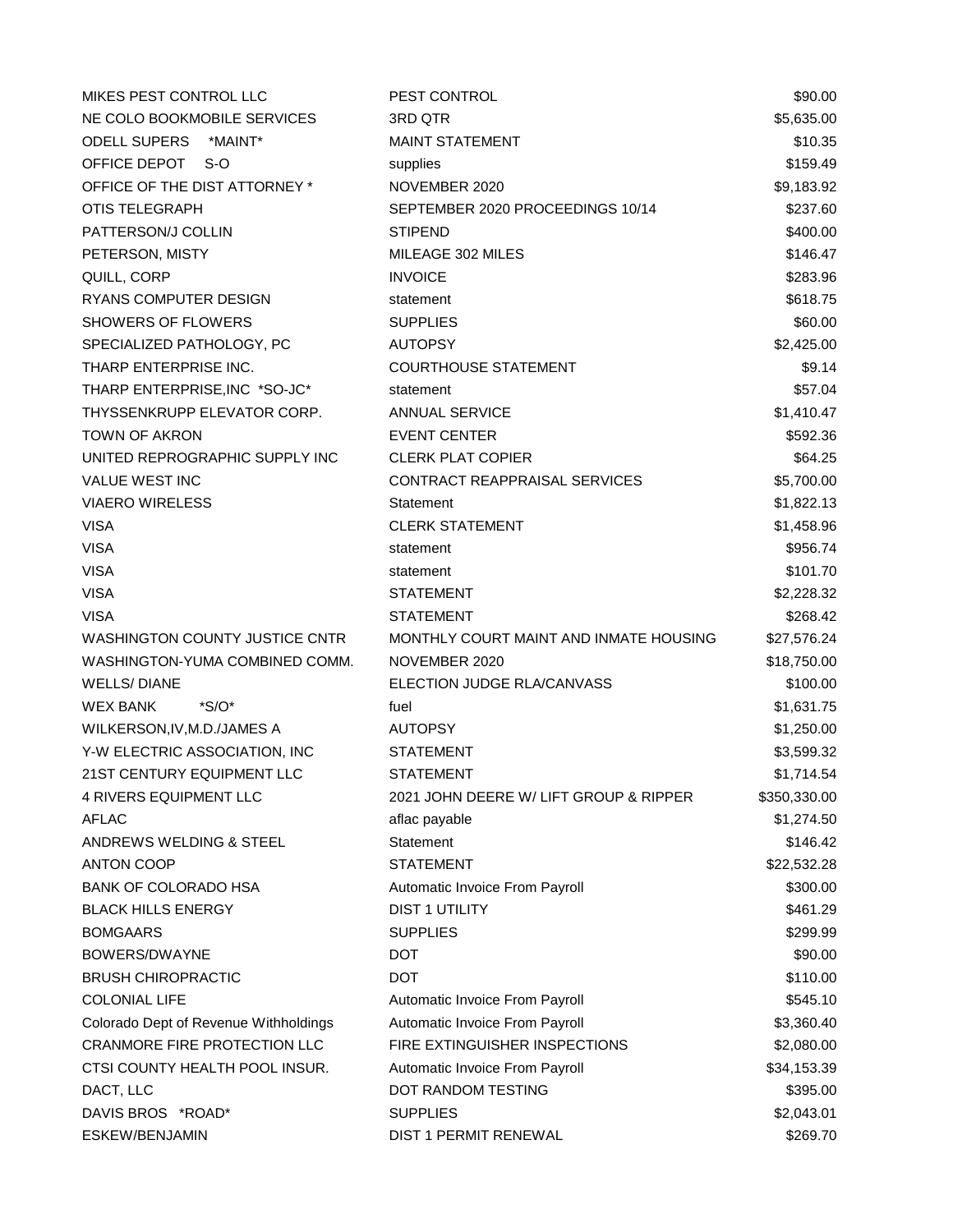| <b>FAMILY SUPPORT REGISTRY</b>         | Automatic Invoice From Payroll            | \$337.18    |
|----------------------------------------|-------------------------------------------|-------------|
| FASTENAL COMPANY                       | <b>SUPPLIES</b>                           | \$1,221.21  |
| FRANK'S AUTO SERVICE, INC              | <b>SUPPLIES</b>                           | \$272.11    |
| FT MORGAN CULLIGAN                     | <b>DIST 1 CULLIGAN</b>                    | \$34.90     |
| GREAT WEST TRUST COMPANY LLC           | Automatic Invoice From Payroll            | \$6,354.36  |
| HIGHLINE ELECTRIC ASSOC.               | <b>DIST 2 PIT ELECTRIC</b>                | \$32.50     |
| <b>INTERSTATE ENERGY INC.</b>          | CLEANING AND SERVICE OF CLEAN BURN FURNAC | \$492.93    |
| IRS Wage Withholding                   | Automatic Invoice From Payroll            | \$22,769.51 |
| <b>ISON OIL COMPANY</b>                | <b>DIESEL</b>                             | \$16,042.70 |
| J & H AUTO LLC                         | STATEMENT DIST 3                          | \$2,668.91  |
| KENNEDY, SEAN                          | DOT                                       | \$90.00     |
| LAWSON PRODUCTS, INC.                  | WIRE BUTT CONNECTORS, WASHERS             | \$619.90    |
| LAYBOURN/STAN                          | <b>GRAVEL 127 LOADS</b>                   | \$1,905.00  |
| MARC MID-AMERICAN RESEARCH CHE         | <b>FREIGHT</b>                            | \$153.26    |
| <b>MARSAU'S</b>                        | <b>OPERATING</b>                          | \$39.93     |
| MCQUATTERS/WALT                        | <b>CONCRETE WORK</b>                      | \$750.00    |
| MO CO REA                              | <b>DIST 1 UTILITY</b>                     | \$120.65    |
| MR D'S ACE HOMECENTER - STRLG          | <b>SUPPLIES</b>                           | \$114.47    |
| OK AUTO PARTS                          | <b>PARTS</b>                              | \$131.50    |
| PLAINS COOPERATIVE TELEPHONE           | DIST 3 TELEPHONE SERVICE                  | \$131.64    |
| PROFESSIONAL COMPLIANCE & TEST         | DOT RANDOM TEST                           | \$315.00    |
| <b>QUALITY FARM &amp; RANCH CENTER</b> | <b>STATEMENT</b>                          | \$540.63    |
| RITCHEYS REDI-MIX CONCRETE INC         | <b>CONCRETE FOR LIFT</b>                  | \$1,016.00  |
| SHOOK/JEREMY                           | GRAVEL 275 LOADS                          | \$4,125.00  |
| <b>SHURCO</b>                          | RUBBER BUMPER-BEARING                     | \$84.98     |
| SITO INC.                              | <b>SUPPLIES</b>                           | \$184.76    |
| <b>SLICK SPOT FARM AND TRUCK</b>       | <b>SUPPLIES</b>                           | \$14,298.48 |
| <b>STEEL CORNER</b>                    | PIPE WELDING WIRE                         | \$301.41    |
| THARP ENTERPRISE INC.                  | <b>DIST 1 STATEMENT</b>                   | \$396.61    |
| <b>TOWN OF AKRON</b>                   | DIST <sub>1</sub>                         | \$117.75    |
| TOWN OF OTIS                           | <b>DIST 2 WATER</b>                       | \$73.50     |
| TRACTOR SUPPLY CREDIT (D3)             | <b>SUPPLIES</b>                           | \$92.86     |
| TRANSWEST TRUCK TRAILER RV             | 2021 FREIGHTLINER SEMI                    | \$73,322.00 |
| <b>TRELLEBORG</b>                      | <b>GRADER TIRES</b>                       | \$13,382.88 |
| UNIVERSITY AUTO PARTS YUMA NAP         | <b>PARTS</b>                              | \$1.05      |
| VELDER/ JENNA                          | <b>DOT</b>                                | \$93.00     |
| <b>VIAERO WIRELESS</b>                 | <b>STATEMENT</b>                          | \$201.24    |
| <b>VISA</b>                            | <b>STATEMENT</b>                          | \$187.77    |
| <b>WAGNER EQUIPMENT (EQP PRCHS)</b>    | <b>STATEMENT</b>                          | \$9,981.99  |
| <b>WAKEFIELD &amp; ASSOCIATES</b>      | Automatic Invoice From Payroll            | \$200.00    |
| <b>WALK-N-ROLL</b>                     | <b>PARTS</b>                              | \$1,506.93  |
| WEAR PARTS & EQUIP CO, INC             | <b>SUPPLIES</b>                           | \$2,915.12  |
| Y-W ELECTRIC ASSOCIATION, INC          | <b>STATEMENT</b>                          | \$732.92    |
| <b>AFLAC</b>                           | Automatic Invoice From Payroll            | \$428.39    |
| <b>COLONIAL LIFE</b>                   | Automatic Invoice From Payroll            | \$87.10     |
| Colorado Dept of Revenue Withholdings  | Automatic Invoice From Payroll            | \$1,097.00  |
| CTSI COUNTY HEALTH POOL INSUR.         | Automatic Invoice From Payroll            | \$9,983.34  |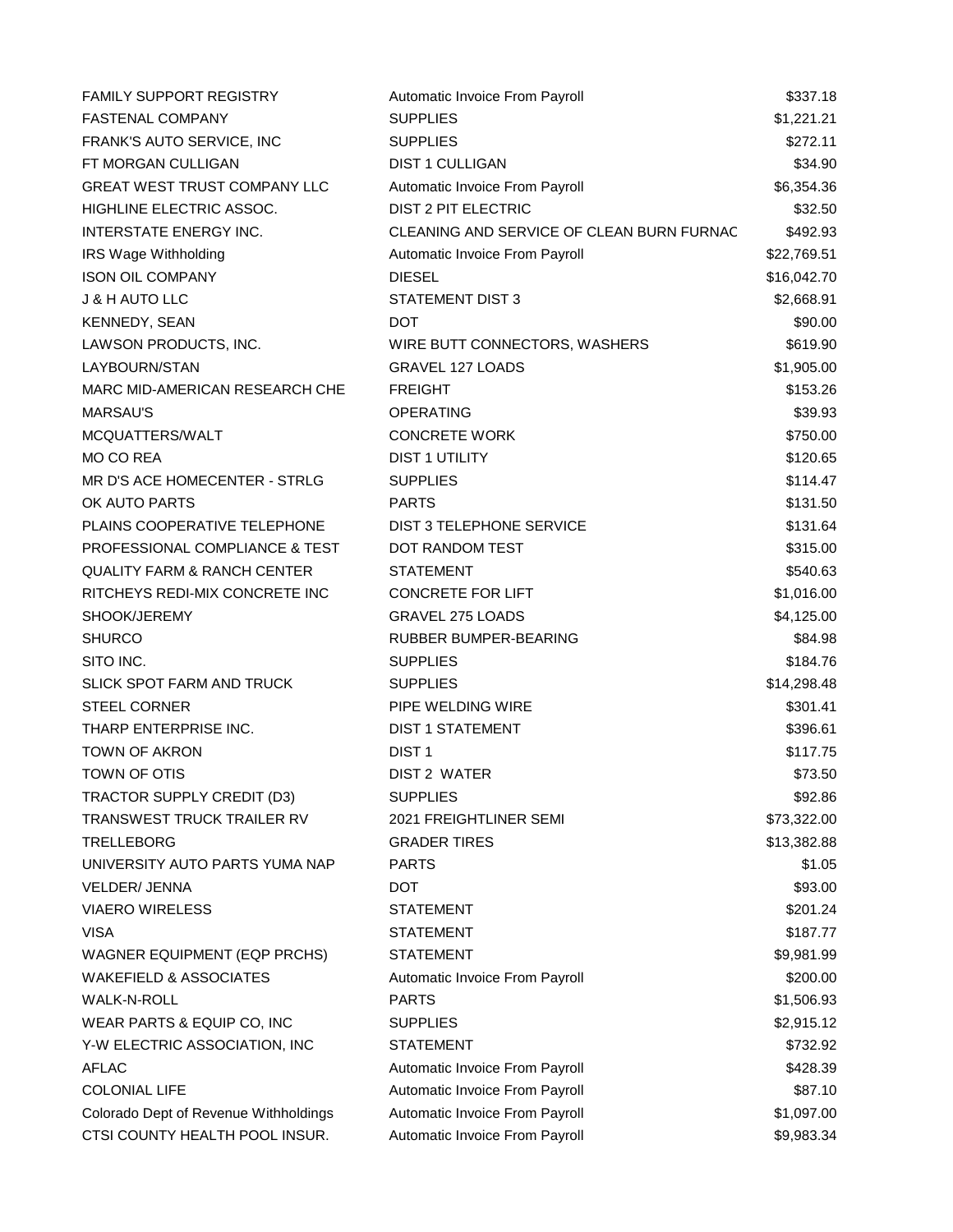| <b>GREAT WEST TRUST COMPANY LLC</b>   | Automatic Invoice From Payroll             | \$1,915.26 |
|---------------------------------------|--------------------------------------------|------------|
| <b>IRS Wage Withholding</b>           | Automatic Invoice From Payroll             | \$7,592.37 |
| <b>LEGAL SHIELD</b>                   | Automatic Invoice From Payroll             | \$15.95    |
| East Phillips County Hospital Dist.   | <b>COVID RAPID TESTS</b>                   | \$510.00   |
| PATTERSON/J COLLIN                    | PRESCRIPTION GOGGLES FOR RESPIRATOR        | \$460.00   |
| AFLAC                                 | Automatic Invoice From Payroll             | \$239.12   |
| AKRON HARDWARE                        | Statement                                  | \$5.49     |
| Alyce ONeill                          | <b>EMS STIPEND</b>                         | \$1,600.00 |
| <b>ANTON COOP</b>                     | <b>DIESEL FUEL</b>                         | \$56.11    |
| B&B DRUG *AMB*                        | <b>GLUCOSE STRIPS</b>                      | \$31.48    |
| <b>BANK OF COLORADO HSA</b>           | Automatic Invoice From Payroll             | \$200.00   |
| <b>BANNER HEALTH</b>                  | <b>MEDICATION ORDER</b>                    | \$43.79    |
| <b>BENISH/RANDY</b>                   | <b>EMS STIPEND</b>                         | \$2,805.00 |
| <b>BLACK HILLS ENERGY</b>             | <b>CLINIC UTILITY</b>                      | \$71.25    |
| <b>BRENT/MATTHEW ALLEN</b>            | <b>EMS STIPEND</b>                         | \$500.00   |
| <b>BROTTON/JAYDAN MARIE</b>           | <b>EMS STIPEND</b>                         | \$1,090.00 |
| BUCKEYE WELDING SUPPLY CO. INC        | <b>OXYGEN &amp; RENTALS</b>                | \$42.25    |
| CHENOWETH/KELLY                       | <b>EMS STIPEND</b>                         | \$725.00   |
| <b>CHENOWETH/RICK</b>                 | <b>EMS STIPEND</b>                         | \$345.00   |
| <b>COLONIAL LIFE</b>                  | Automatic Invoice From Payroll             | \$44.04    |
| Colorado Dept of Revenue Withholdings | Automatic Invoice From Payroll             | \$464.00   |
| COMPLETE WIRELESS TECHNOLOGIES        | MOBILE MICROPHONE                          | \$277.14   |
| CRANMORE FIRE PROTECTION LLC          | FIRE EXTINGUISHER MAINT                    | \$202.00   |
| CTSI COUNTY HEALTH POOL INSUR.        | Automatic Invoice From Payroll             | \$4,323.30 |
| DAVIS BROS INC<br>*AMBL*              | <b>FUEL</b>                                | \$26.77    |
| DUNCAN OIL CO.                        | <b>FUEL</b>                                | \$341.06   |
| <b>ENABLE BILLING SERVICES</b>        | <b>BILLING SERVICE</b>                     | \$665.82   |
| FRANK'S AUTO SERVICE, INC             | UNIT 540 OIL CHANGE                        | \$112.11   |
| <b>GRAINGER</b>                       | <b>LOCK BOXES FOR HOMESTEAD APARTMENTS</b> | \$65.76    |
| GREAT WEST TRUST COMPANY LLC          | Automatic Invoice From Payroll             | \$773.30   |
| IRS Wage Withholding                  | Automatic Invoice From Payroll             | \$3,301.06 |
| <b>ISON OIL COMPANY</b>               | AMBULANCE STATEMENT                        | \$20.74    |
| JOURNAL OFFICE SUPPLY                 | STATEMENT COPIER USAGE                     | \$59.86    |
| <b>KRAICH/JENNIFER</b>                | <b>EMS STIPEND</b>                         | \$900.00   |
| LIFE ASSIST, INC.                     | AMBULANCE SUPPLIES                         | \$1,558.15 |
| <b>MCCALL/PATRICK B</b>               | <b>EMS STIPEND</b>                         | \$300.00   |
| MCCRACKEN/BRENT                       | <b>EMS STIPEND</b>                         | \$75.00    |
| MORRIS/JERRY W                        | <b>EMS STIPEND</b>                         | \$745.00   |
| <b>ODELL SUPERS</b><br>*AMBL*         | AMBULANCE STATEMENT                        | \$73.80    |
| RILEY/JORDAN                          | <b>EMS STIPEND</b>                         | \$680.00   |
| RUTT, KEVIN                           | <b>EMS STIPEND</b>                         | \$350.00   |
| STROBEL/GARRETT                       | <b>EMS STIPEND</b>                         | \$1,440.00 |
| <b>THOMPSON/ASHLEY</b>                | <b>EMS STIPEND</b>                         | \$1,045.00 |
| THOMPSON/NICOLE R                     | <b>EMS STIPEND</b>                         | \$1,085.00 |
| TOWN OF AKRON                         | <b>CLINIC</b>                              | \$78.03    |
| <b>VIAERO WIRELESS</b>                | <b>STATEMENT</b>                           | \$527.74   |
| <b>VISA</b>                           | <b>STATEMENT</b>                           | \$659.98   |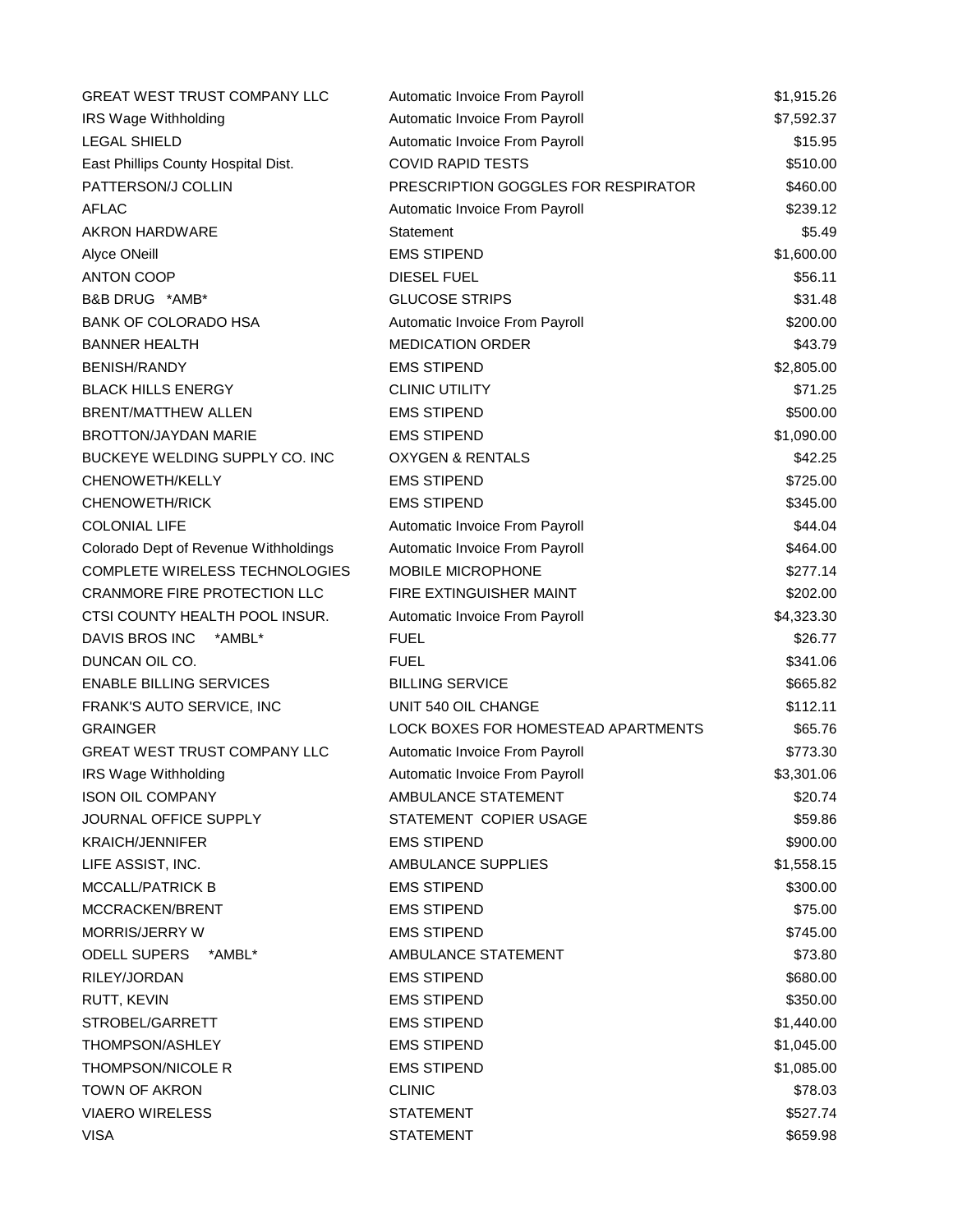| <b>WAGERS/CHRISTINE</b>               | <b>WORK SHIRTS</b>             | \$121.02    |
|---------------------------------------|--------------------------------|-------------|
| WASHINGTON CO NURSING HOME            | <b>XL ISOLATION GOWNS</b>      | \$527.00    |
| Y-W ELECTRIC ASSOCIATION, INC         | <b>STATEMENT</b>               | \$271.62    |
| ZIEBARTH/JAMES                        | <b>EMS STIPEND</b>             | \$505.00    |
| HIGHLINE ELECTRIC ASSOC.              | TV TRANSLATOR ELECTRIC         | \$507.47    |
| MO CO REA                             | <b>COMM TOWER UTILITY</b>      | \$229.04    |
| RF SYSTEMS LLC                        | <b>NOV 2020</b>                | \$2,731.66  |
| <b>VIAERO WIRELESS</b>                | <b>STATEMENT</b>               | \$57.67     |
| Y-W ELECTRIC ASSOCIATION, INC         | TV TRANSLATOR STATEMENT        | \$613.71    |
| 21ST CENTURY EQUIPMENT LLC            | <b>SUPPLIES</b>                | \$357.27    |
| <b>AKRON HARDWARE</b>                 | Statement                      | \$4.99      |
| AMERICAN ENVIRONMENTAL                | <b>CONSULTING</b>              | \$5,260.50  |
| <b>COLONIAL LIFE</b>                  | Automatic Invoice From Payroll | \$43.68     |
| Colorado Dept of Revenue Withholdings | Automatic Invoice From Payroll | \$158.00    |
| <b>CRANMORE FIRE PROTECTION LLC</b>   | FIRE EXTINGUISHER INSPECTION   | \$40.00     |
| CTSI COUNTY HEALTH POOL INSUR.        | Automatic Invoice From Payroll | \$48.80     |
| GREAT WEST TRUST COMPANY LLC          | Automatic Invoice From Payroll | \$336.00    |
| IRS Wage Withholding                  | Automatic Invoice From Payroll | \$1,150.64  |
| <b>ISON OIL COMPANY</b>               | <b>LANDFILL STATEMENT</b>      | \$518.27    |
| <b>J &amp; H AUTO LLC</b>             | <b>LANDFILL STATEMENT</b>      | \$88.17     |
| <b>ODELL SUPERS</b><br>*LF*           | <b>LANDFILL STATEMENT</b>      | \$44.04     |
| <b>VIAERO WIRELESS</b>                | <b>STATEMENT</b>               | \$36.21     |
| Y-W ELECTRIC ASSOCIATION, INC         | <b>STATEMENT</b>               | \$120.15    |
| <b>Prairie States Communications</b>  | 2020 FORD POLICE PACKAGE       | \$6,990.20  |
| <b>RF SYSTEMS LLC</b>                 | <b>ANTENNA REPAIRS</b>         | \$1,961.06  |
| UNITED TOWER SERVICE, LLC             | <b>TV TRANSLATOR REPAIRS</b>   | \$4,998.10  |
| <b>AFLAC</b>                          | Automatic Invoice From Payroll | \$307.75    |
| <b>AGS Construction</b>               | <b>JUSTICE CENTER STUCCO</b>   | \$92,085.58 |
| AKRON HARDWARE                        | building repairs               | \$112.46    |
| AKRON HARDWARE *                      | building repairs               | \$20.99     |
| ALIX MCMURRAY THERAPEUTIC SERV        | doc class                      | \$1,770.00  |
| APEX SHREDDING INC                    | Statement                      | \$60.00     |
| <b>BLACK HILLS ENERGY *JC</b>         | service                        | \$2,155.17  |
| Century Link<br>*JC/SO*               | phone/internet                 | \$234.27    |
| CHARM-TEX                             | supplies                       | \$2,848.50  |
| <b>COLONIAL LIFE</b>                  | Automatic Invoice From Payroll | \$258.65    |
| Colorado Dept of Revenue Withholdings | Automatic Invoice From Payroll | \$3,352.25  |
| CTSI COUNTY HEALTH POOL INSUR.        | Automatic Invoice From Payroll | \$22,591.08 |
| FAMILY SUPPORT REGISTRY               | Automatic Invoice From Payroll | \$939.99    |
| Freedom Repair & Maintenance LLC      | maint                          | \$49.00     |
| FT MORGAN CULLIGAN                    | water                          | \$77.00     |
| GALLS, LLC                            | uniform supplies               | \$176.49    |
| GREAT WEST TRUST COMPANY LLC          | Automatic Invoice From Payroll | \$3,900.46  |
| IRS Wage Withholding                  | Automatic Invoice From Payroll | \$20,808.55 |
| JOURNAL OFFICE SUPPLY                 | copier                         | \$466.67    |
| <b>LEGAL SHIELD</b>                   | Automatic Invoice From Payroll | \$31.90     |
| MARC MID-AMERICAN RESEARCH CHE        | supplies                       | \$111.03    |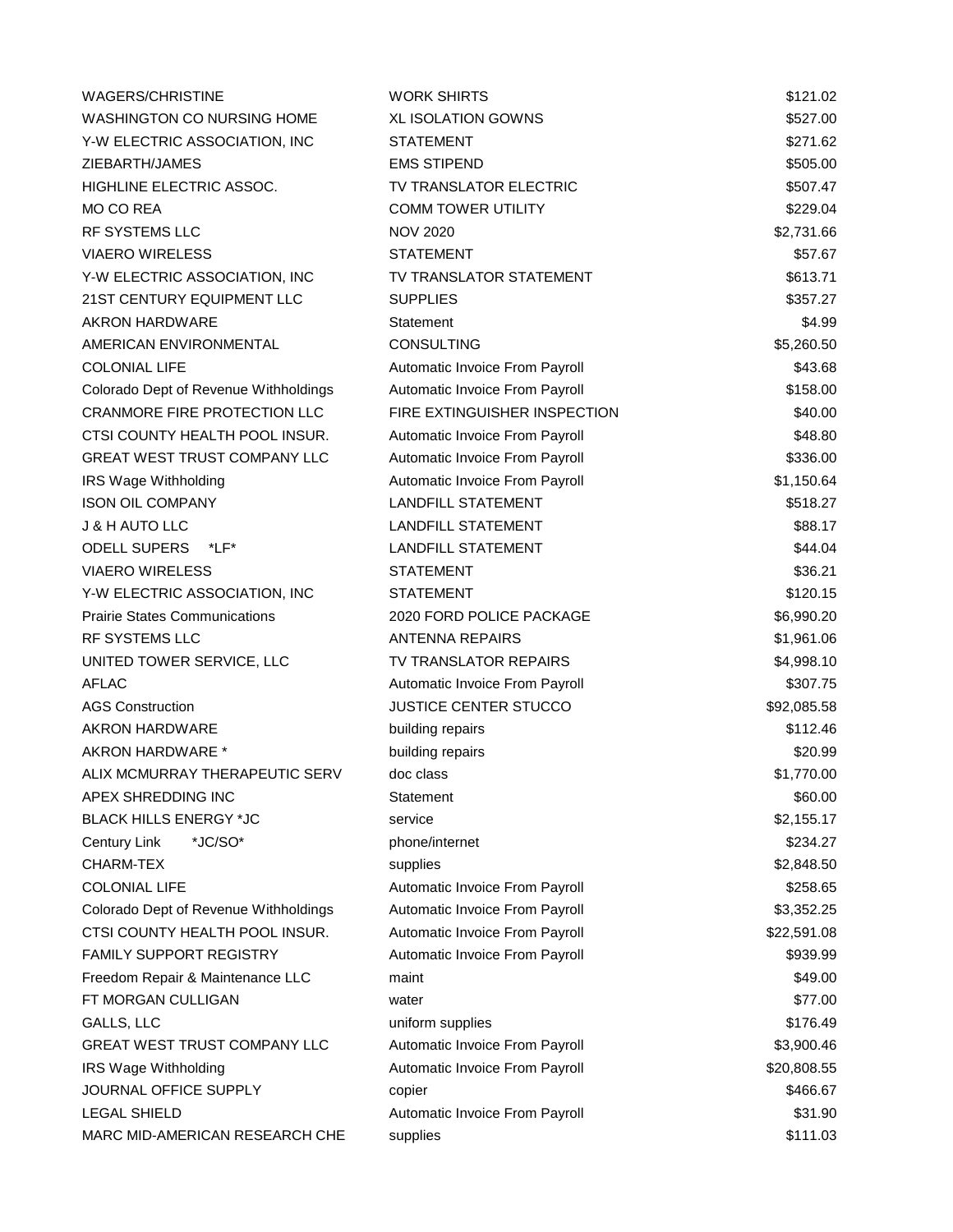| MIDLAND CREDIT MANAGEMENT     | Automatic Invoice From Payroll | \$507.40    |
|-------------------------------|--------------------------------|-------------|
| OFFICE DEPOT S-O              | supplies                       | \$406.41    |
| OHALLORAN/GERARD              | inmate transport               | \$22.53     |
| RYANS COMPUTER DESIGN         | statement                      | \$3,815.71  |
| SOUTHERN HEALTH PARTNERS      | november service               | \$44,421.32 |
| THARP ENTERPRISE, INC *SO-JC* | statement                      | \$31.28     |
| <b>TOWN OF AKRON</b>          | water and sewer                | \$3,839.86  |
| TRINITY SERVICES GROUP, INC   | inmate meals                   | \$23,673.40 |
| <b>VIAERO WIRELESS</b>        | <b>STATEMENT</b>               | \$404.77    |
| <b>VISA</b>                   | statement                      | \$1,334.78  |
| VISA                          | transport inmates              | \$74.54     |
| <b>VISA</b>                   | statement                      | \$2,172.99  |
| <b>VISA</b>                   | statement                      | \$159.36    |
| WERN AIR INC. - DENVER        | AC UNITS 2ND PAYMENT           | \$68,543.93 |
| WEX BANK<br>$^*S/O^*$         | fuel                           | \$754.73    |
| Y-W ELECTRIC ASSOCIATION, INC | service                        | \$4,587.06  |
| <b>TOWN OF AKRON</b>          | AKRON POND PROJECT             | \$30,000.00 |

Grand Total